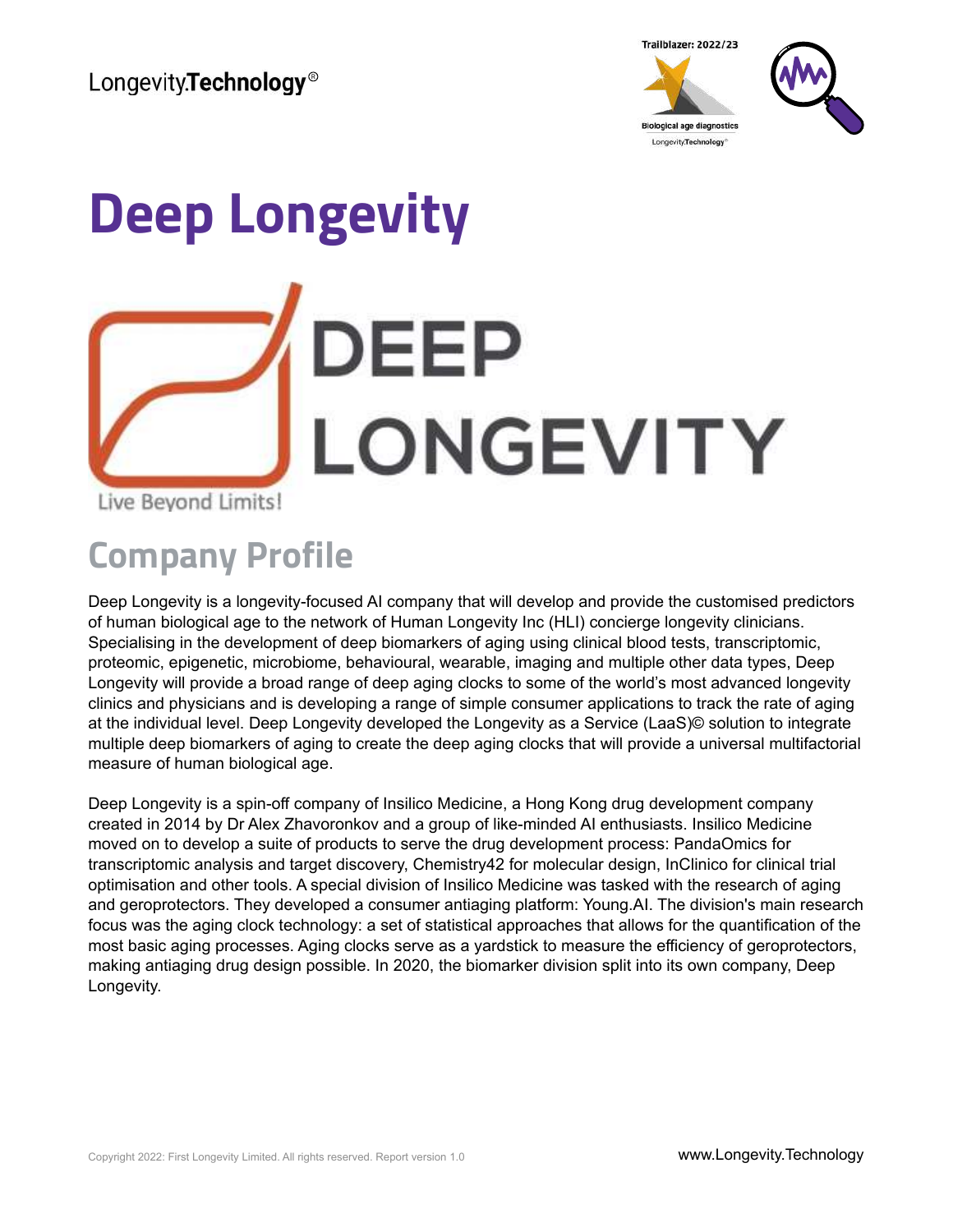#### Longevity.Technology<sup>®</sup>



"Biology of a living organism is a dynamic process with trillions of features changing in time at the atomic, molecular, cellular, tissue, organ, system, organismal and environmental levels. And the best way to study biology is to track all these features in time at the highest resolution possible to understand the causality and the intimate interplay of these features. In 2015 we were the first to realize that one of the most impactful applications of deep neural networks is the prediction of age using massive amounts of longitudinal time series data. Since then, we have developed a very large number of aging clocks using multiple data types, many of them published, patented and tested in a broad range of applications. This experience allows us to tap into a broad range of industries such as healthcare, clinical, consumer, life insurance and even psychology. Our mission is to extend healthy productive longevity and we are developing a new field of longevity medicine, in which the objective is not only to prevent disease, but also to keep the individual as close to the age of optimal performance during the entire life span as possible." Alex Zhavoronkov, PhD, founder of Deep Longevity.

Deep Longevity has developed several aging clocks for all antiaging needs. It is the only company that measures the pace of aging using nine data dimensions. By bringing different data types together, Deep Longevity can tell much more about individual aging processes. All its aging clocks are developed using deep-learning approaches and its models take in the whole context of a person's aging trajectory, offer insights into how to slow it down and, most importantly, quantify the future effect of any recommendation. Deep Longevity established a research partnership with one of the most prominent longevity organisations, Human Longevity, Inc. to provide a range of aging clocks to the network of physicians and researchers.

The company is developing a comprehensive decision support system for physicians to enable the development of personalised longevity protocols using the latest advances in longevity biotech. The products it has developed for clinics include comprehensive PDF reports that allow physicians to monitor their patients' aging intensity, API access to Deep Longevity aging clocks and a soon-to-be-released service "Longevity Coach", which will be a patient managing software and network platform for longevityfocused professionals. Providing these longevity services to clinics and hospitals aids them in providing tools to patients that will allow them to live longer and healthier.

Deep Longevity is also targeting the insurance sector by providing longevity services that will allow insurance companies to give more value to the customer and increase retention. Furthermore, global societal aging has generally been considered detrimental to a country's economic health since it reduces the workforce and increases burdens on healthcare systems. A key part of longevity and increased healthspan is the freedom to work; when workers are living healthier, longer lives, an aging workforce can be an opportunity to boost the economic productivity of the employees.

Deep Longevity is also establishing a Longevity Network with Young.AI at its core. Young.AI is the first longevity cloud platform to connect all the stakeholders such as physicians, clinics, hospitals, insurance companies and wellness centres together, making it easier for end users to access longevity services. Young.AI helps people to discover the ways to preserve their health over long periods of time and to experience, achieve and finance superior longevity. Its PDF reports provide detailed information on current biological age and give personalised tangible recommendations.

Originally incubated by Insilico Medicine, Deep Longevity started its independent journey in 2020 after securing a round of funding from the most credible venture capitalists specializing in biotechnology, longevity and artificial intelligence.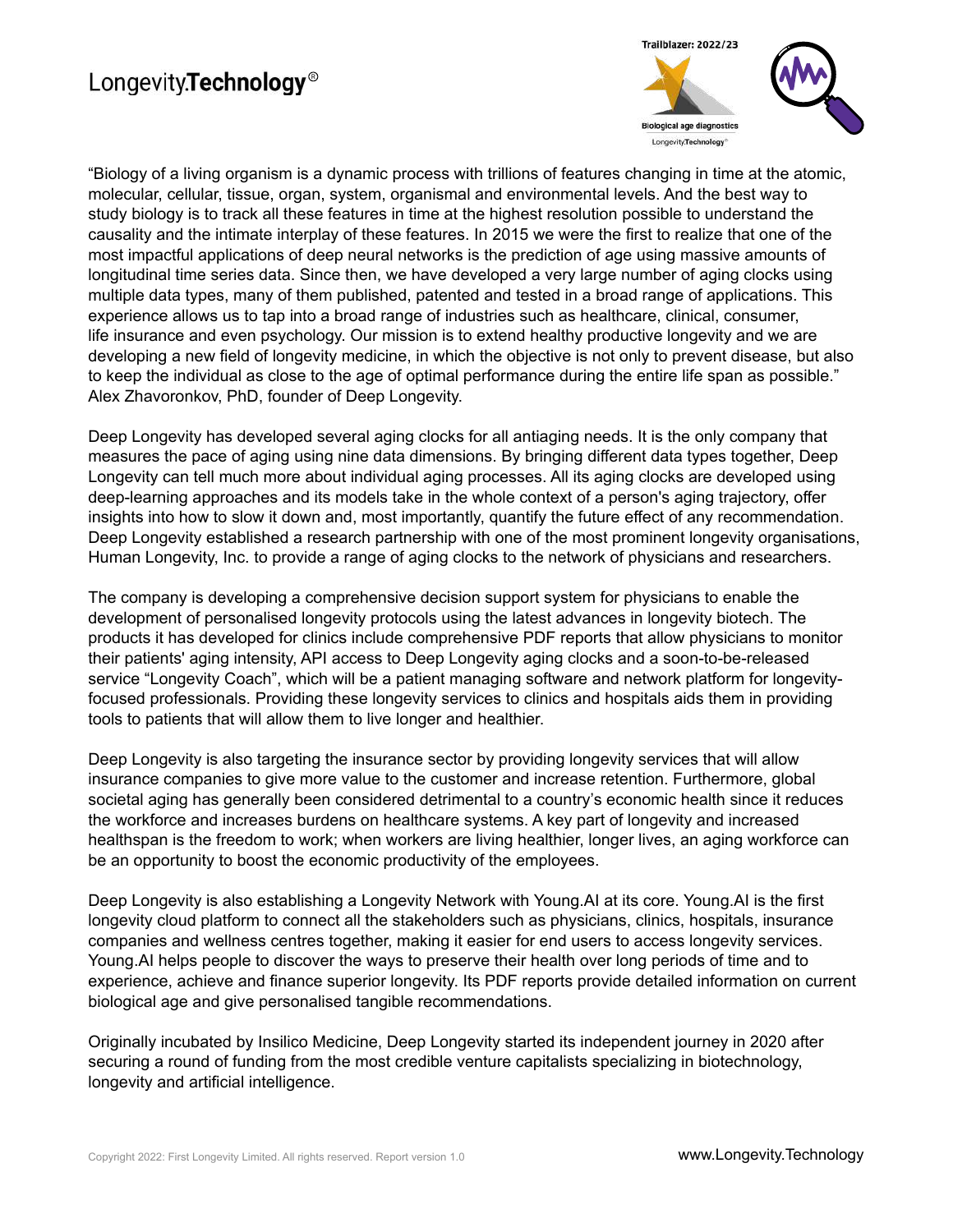

## **Flagship Product Deep Dive BloodAge**

BloodAge is a neural network that estimates a person's pace of aging from their blood panels. So far, this is the most popular aging clock among Deep Longevity clinical partners. The model that eventually received the name of BloodAge was initially released in a 2016 publication by Putin et al. This publication showed that it was not necessary to employ high-end lab equipment, such as sequencing or genomic array platforms, to determine one's rate of aging. The blood panels that BloodAge uses are relatively inexpensive (<\$200) and can be prepared in any clinic within days compared with >\$350 per sample for epigenetic aging clock (dominant aging clock in the field of age prediction) and usually comes in tow with a prohibitively long turnaround time of over 30 days. BloodAge uses only 30 blood biomarkers, shown to be associated with mortality in different populations and can estimate the survival time of hospitalised COVID-19 patients.

BloodAge reports give a personalised longevity plan with just a simple blood test. Deep Longevity tests a minimal of 30 blood biochemistry and cell count markers to calculate the end user's biological age. People with a BloodAge that is 5 years higher than their chronological age have double the mortality rate, compared with "normal agers". Conversely, slow pace of aging, as reflected by a biological age 5 years younger than your chronological age, is a protective factor. Deep Longevity's deep aging clocks can provide information on how each individual marker contributes to the final age prediction in years and identifies the optimal path for lowering BloodAge. The BloodAge report then returns personalised longevity plans to help clients reach their optimal biological age.

## **Product efficacy**

BloodAge's efficacy is verified by a peer-reviewed publication by Putin et al, "Deep Biomarkers of Human Aging: Application of Deep Neural Networks to Biomarker Development". In this publication, over 50K blood samples from one lab service provider in Moscow (In Vitro Labs) were used to train the neural network to estimate patients' age. The aging clock was validated in a cohort of over 6K patients and predicted age with a mean absolute error (MAE) of 5.6 years. The medical relevance of BloodAge has been shown in several follow-up publications. In a further 2018 study, BloodAge was tested in three populations: Canadians, Eastern Europeans and Koreans. In all these cohorts, high predicted age was recognised as a significant mortality risk factor. Other evidence of BloodAge's clinical relevance was presented in a 2019 study, in which smokers displayed higher predicted age compared with non-smokers.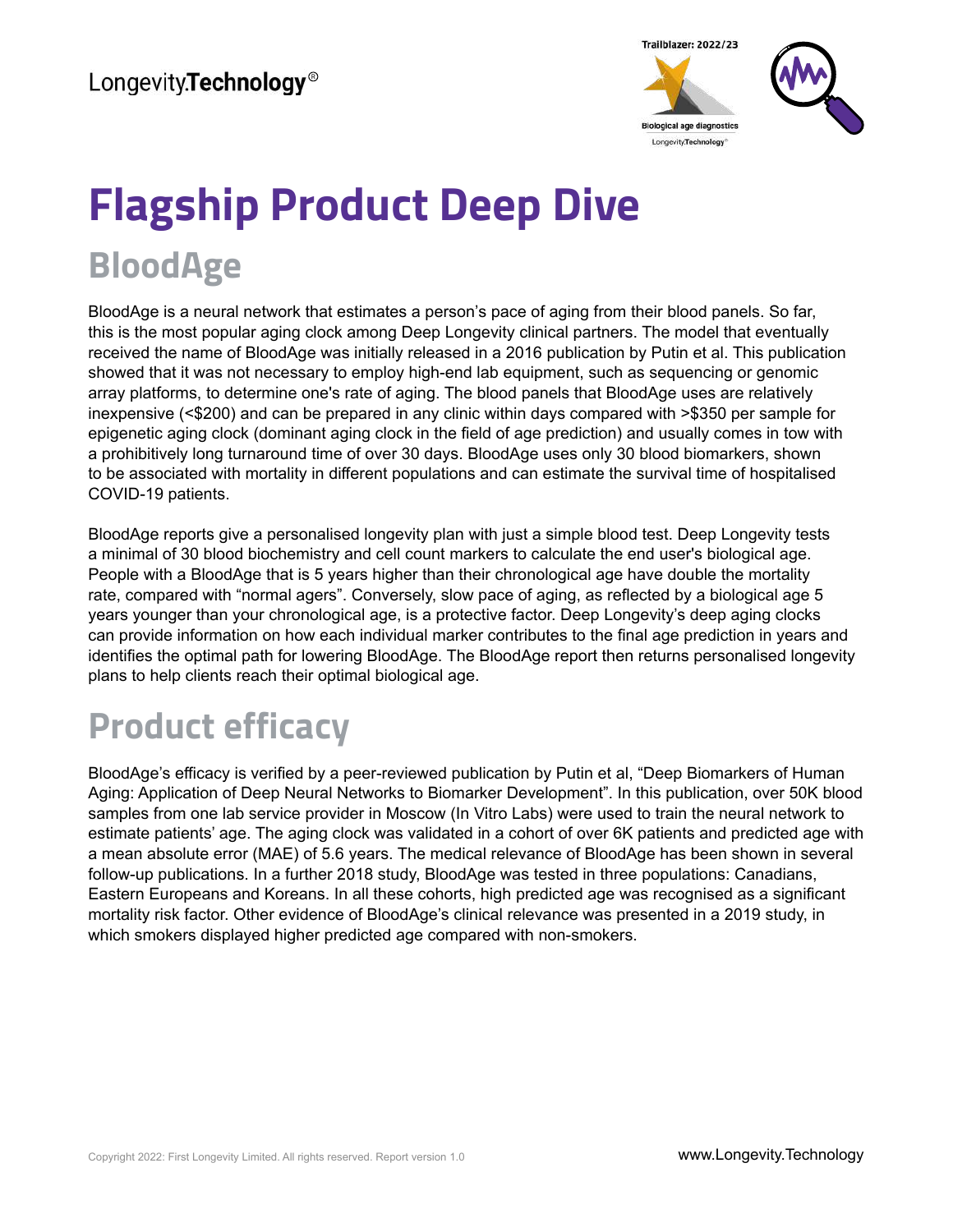

#### **Product Development**

All Deep Longevity aging clocks are developed using deep-learning approaches. This method allows Deep Longevity to see age-related trends that escape the attention of other, less sophisticated methods. One of the key advantages of neural networks is the level of personalisation. The Deep Longevity model takes in the whole context of a person's aging trajectory, offers the ways to slow it down and, most importantly, quantifies the future effect of any recommendation. Patients can easily see how much biologically younger they will become if they lower their cholesterol level, reduce fast food intake, or take up dance lessons.

Currently, Deep Longevity holds a patent for the application of deep learning to the aging clock problem (US10325673B2). To date, it has released an mHealth app, "Young.AI", launched several online educational courses and is partnered with longevity clinics in the US and EU. Patents for more specific microbiome and psychological aging clock are pending. In the US, Deep Longevity has filed for "NMN Clock" and "Mind Age" trademarks.

In 2022, Deep Longevity is planning to release several new products, including a mental health application, an EHR system for longevity medicine and new clinical pipelines based on new data types, such as epigenetics. It is also planning to expand its presence in Asia.

#### **Target market**

Deep Longevity's services are targeted to all people to discover how much they can do to preserve their health over long periods of time, to experience, achieve and finance superior longevity. An increased healthspan is the freedom to work; when workers are living healthier, longer lives, an aging workforce can be an opportunity to boost economic productivity from employees.

## **Channels to market**

Deep Longevity plans to market through clinics and diagnostics centres. Deep Longevity partner clinics will be able to provide patients with the tools they need to live longer and healthier lives. Deep Longevity already has several package options that work for any size clinic. Deep Longevity already has a longevity medical collaboration with LifeHub and Life Clinic, the largest functional medicine-based medical wellness and medical clinic facilities in Hong Kong. By taking a science-based approach to health optimisation and longevity, they can address physiological imbalances that could stem from nutritional deficiencies or other factors like hormonal imbalances or the effects of environmental pollutants.

Deep Longevity also plans to market to insurance companies; including longevity services in an insurance package will allow the insurance company to give more value to the customer and increase retention.